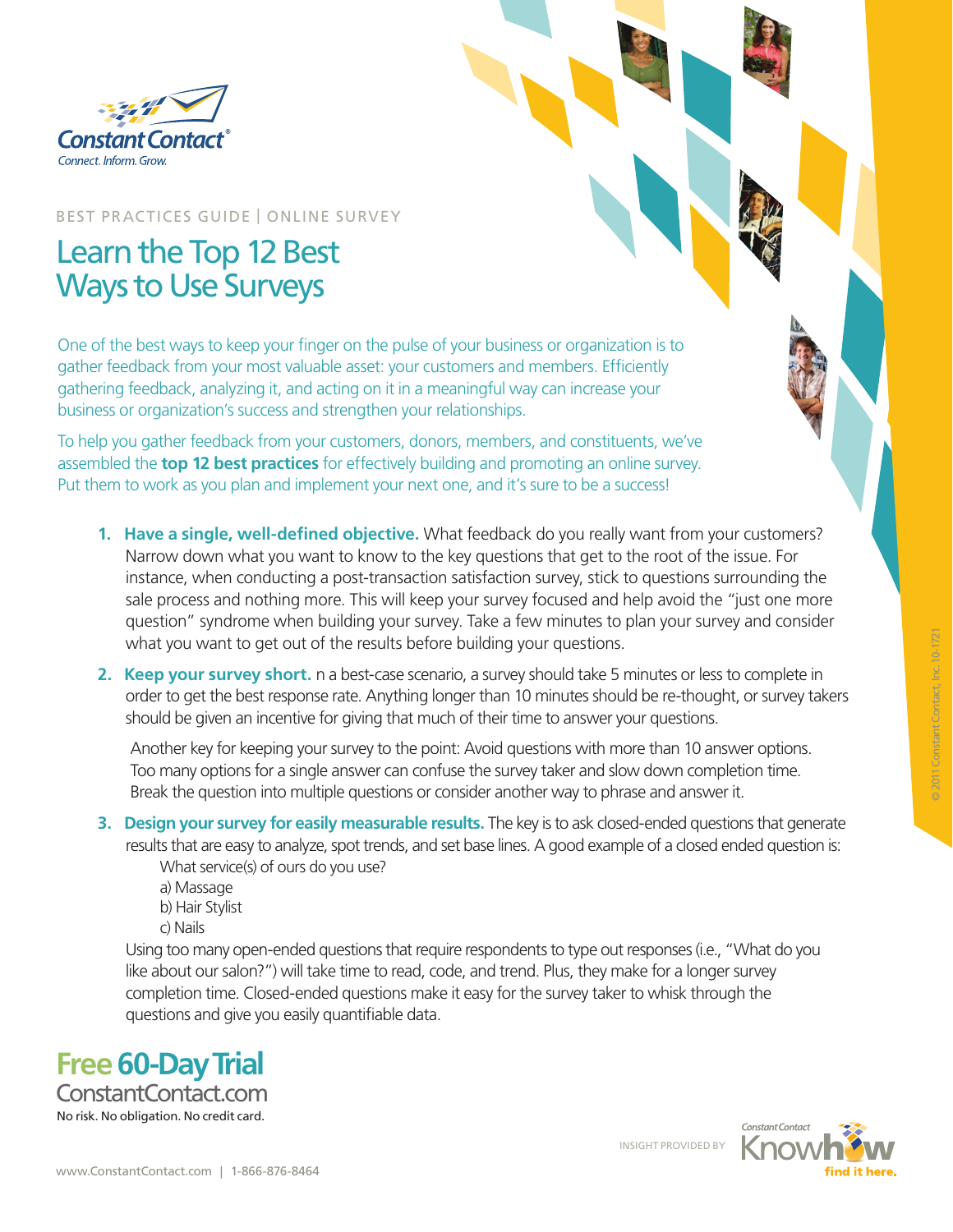

### BEST PRACTICES GUIDE | ONLINE SURVEY

## Learn the Top 12 Best Ways to Use Surveys

**4. Ask one thing per question.** Seems simple enough, but it's an easy trap to fall into when compiling questions. Avoid such inquiries as "Do you like pizza and ice cream?" These are two unrelated subjects and should be broken into separate questions that will allow survey takers to answer both independently.

 Make sure to give respondents a full opportunity to answer the question with an "Other", "Prefer Not to Answer", or "Not Applicable" option where necessary. These answers, while vague, can provide better insight than a non-answer. **Note:** When giving an option of "Other," it's best to provide a text box for write-in answers

- **5. Avoid biasing the response.** Ask questions in a manner that doesn't trend answers in a particular way. For instance, when gauging a customer's likelihood of referring your business to friends, use a scale that ranges from "not very" to "extremely" with a few options in between. Avoid using "Always" or "Never" extremes as they can bias responses in the opposite direction.
- **6. Limit required questions.** Too many required questions in a survey can ruin the flow and likely decrease your response rate. We recommend making required questions only those that you absolutely need to make a business decision.
- **7. Question order matters.** The first question or two should be easy and interesting to engage the respondent and get them into the flow of the survey. Place profile or demographic related questions at the end of the survey to avoid scaring people off. If a person has taken the time to answer all your questions first, they are more likely to provide at least some of their profile information at the end.
- **8. Create a logical flow.** Group questions that cover similar topics together and use text boxes to introduce each section of the survey. Page breaks should be used to break up longer surveys to prevent what seems like an endless scroll of questions. A side benefit to page breaks is that they provide for an auto-save of prior responses every time someone clicks on them.